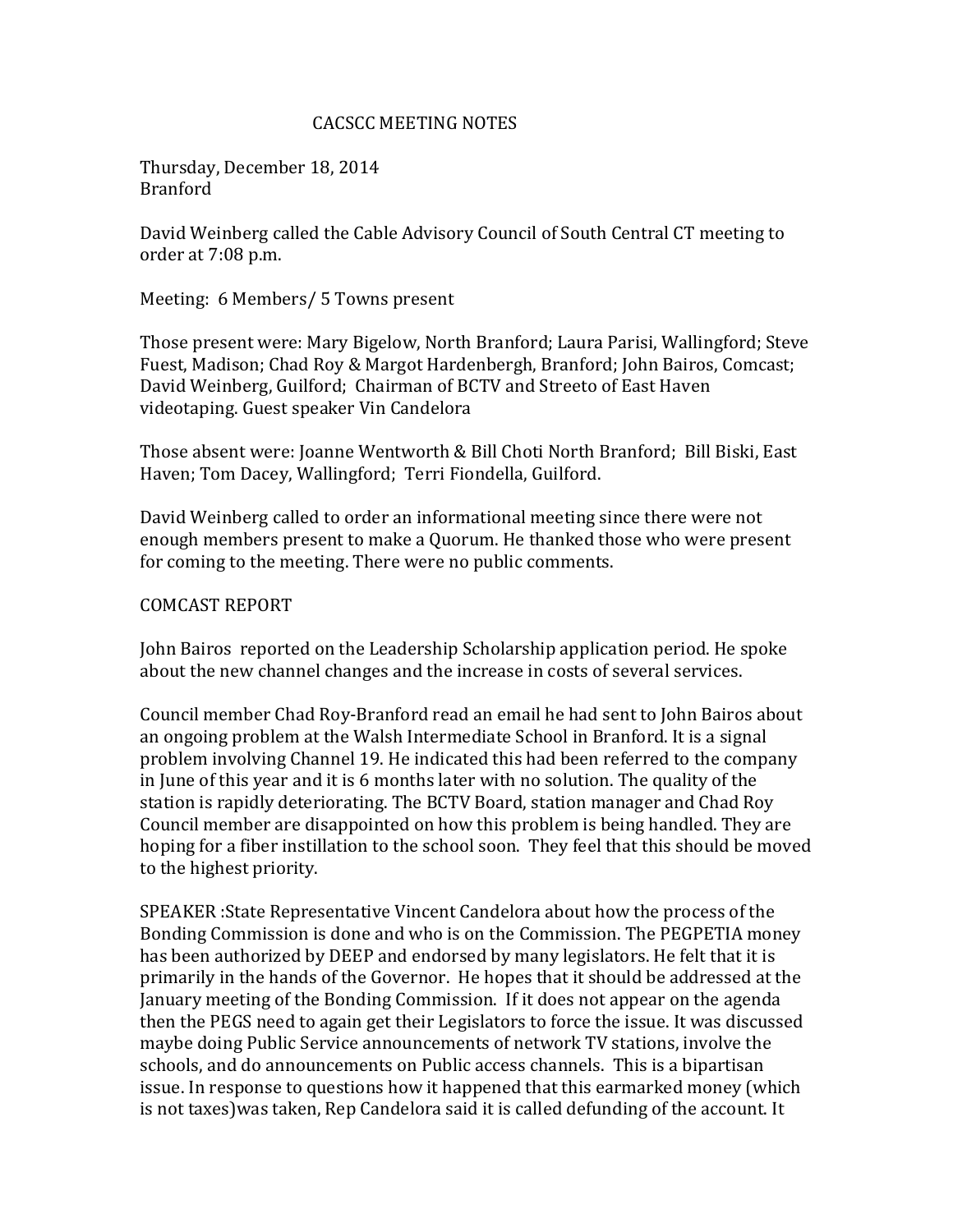was the moneys of 2013 and 2014 but he feels that those moneys will continue to go into the general fund because there was no legislation to stop this process from continuing year after year. State Rep Candelora will keep CACSCC advised of the status of the Grant.

## REVIEW OF MINUTES

The October 23, 2014 minutes were postponed to February Council meeting due to the lack of a quorum.

# CHAIRMAN'S REPORT

Chairman David Weinberg referred to a letters from PURA regarding costs changes in Comcast services and channel changes. Also a mailing from Comcast indicating the quarterly payments to the 7 PEGS was noted.

A letter was received from WPAATV regarding a problem they have been experiencing with a "Producer". Members present at the meeting were provided with a copy of the letter for discussion purposes. The council members indicated that this is not an issue for this body to address. It was agreed that the party aggrieved, if not satisfied with the WPAA-TV position should take it to PURA for their review. The Chairman indicated that if other similar situations should occur with any of the 7 PEGs in the future, then we may need to review the Councils position.

It was noted that Bill Biski has withdrawn from the Council as has Terri Cain. Discussion about getting the Towns to appoint representatives was addressed. The Chairman will send a letter to East Haven's Mayor and North Haven's First Selectman advising them that they currently do not have a representative.

PEGPETIA STATUS was discussed earlier in the meeting.

TREASURER 'S REPORT:

The report, submitted by Treasurer Thomas Dacey, for December 18, 2014 is as follows:

Total Expenses: \$ 41.98 ( 2 months website) Checking Account Balance: \$5, 826.29 CD Account Balance: \$14,661.84 Total Cash Reserve: \$20,488.13 Interest on CD Account: .62 for 10/31 and .60 for 11/30

A vote could not be made on report due to lack of quorum.